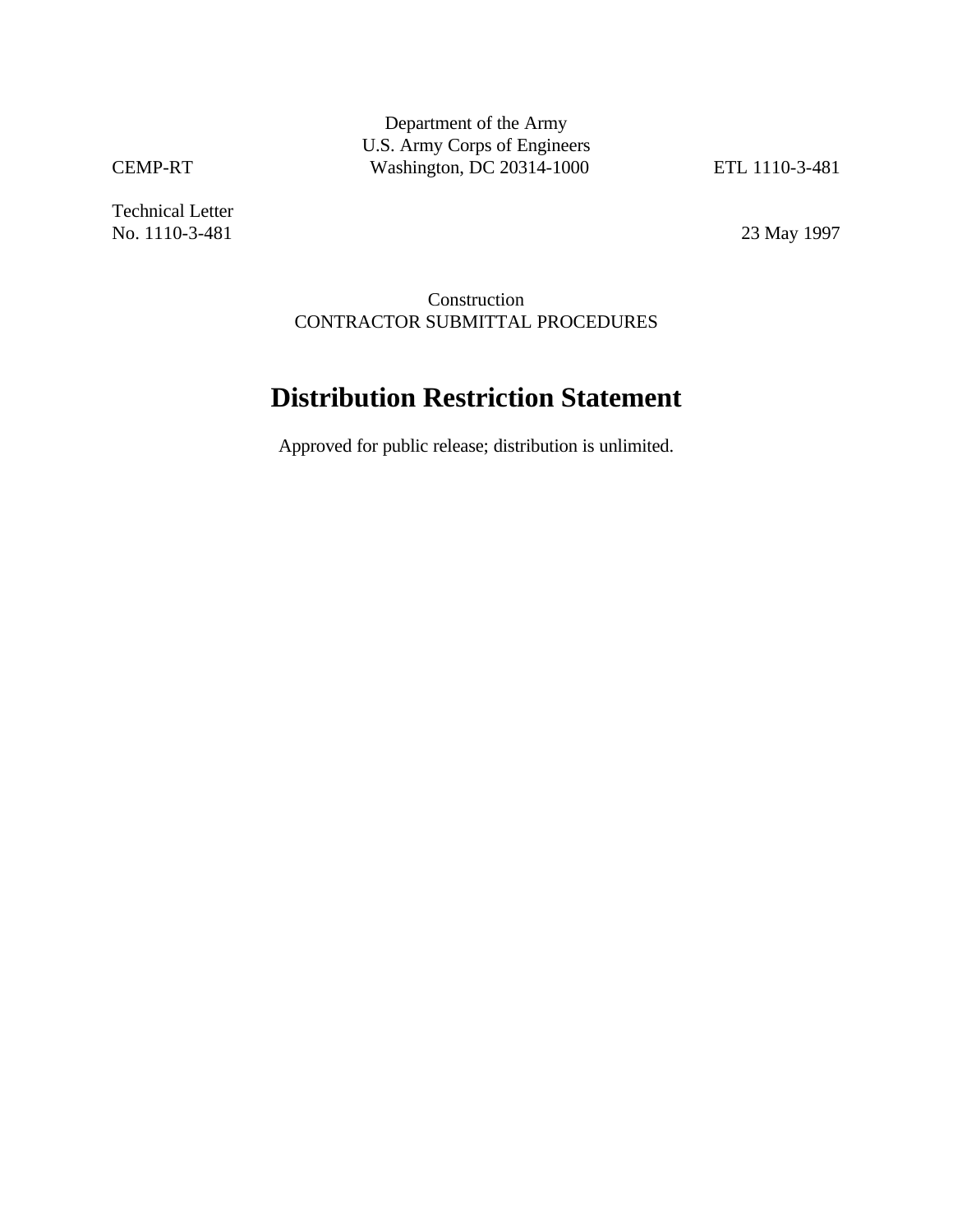| <b>Report Documentation Page</b>                                                                                                    |                                     |                                                    |  |  |  |  |
|-------------------------------------------------------------------------------------------------------------------------------------|-------------------------------------|----------------------------------------------------|--|--|--|--|
| <b>Report Date</b><br>23 May 1997                                                                                                   | <b>Report Type</b><br>N/A           | Dates Covered (from to)                            |  |  |  |  |
| <b>Title and Subtitle</b>                                                                                                           |                                     | <b>Contract Number</b>                             |  |  |  |  |
| <b>Construction: Contractor Submittal Procedures</b>                                                                                |                                     | <b>Grant Number</b>                                |  |  |  |  |
|                                                                                                                                     |                                     | <b>Program Element Number</b>                      |  |  |  |  |
| Author(s)                                                                                                                           |                                     | <b>Project Number</b>                              |  |  |  |  |
|                                                                                                                                     |                                     | <b>Task Number</b>                                 |  |  |  |  |
|                                                                                                                                     |                                     | <b>Work Unit Number</b>                            |  |  |  |  |
| Performing Organization Name(s) and Address(es)<br>Department of the Army U.S. Army Corps of Engineers<br>Washington, DC 20314-1000 |                                     | <b>Performing Organization Report Number</b>       |  |  |  |  |
| <b>Sponsoring/Monitoring Agency Name(s) and</b>                                                                                     |                                     | Sponsor/Monitor's Acronym(s)                       |  |  |  |  |
| Address(es)                                                                                                                         |                                     | <b>Sponsor/Monitor's Report Number(s)</b>          |  |  |  |  |
| <b>Distribution/Availability Statement</b><br>Approved for public release, distribution unlimited                                   |                                     |                                                    |  |  |  |  |
| <b>Supplementary Notes</b>                                                                                                          |                                     |                                                    |  |  |  |  |
| <b>Abstract</b>                                                                                                                     |                                     |                                                    |  |  |  |  |
| <b>Subject Terms</b>                                                                                                                |                                     |                                                    |  |  |  |  |
| <b>Report Classification</b><br>unclassified                                                                                        |                                     | <b>Classification of this page</b><br>unclassified |  |  |  |  |
| <b>Classification of Abstract</b><br>unclassified                                                                                   | <b>Limitation of Abstract</b><br>UU |                                                    |  |  |  |  |
| <b>Number of Pages</b><br>19                                                                                                        |                                     |                                                    |  |  |  |  |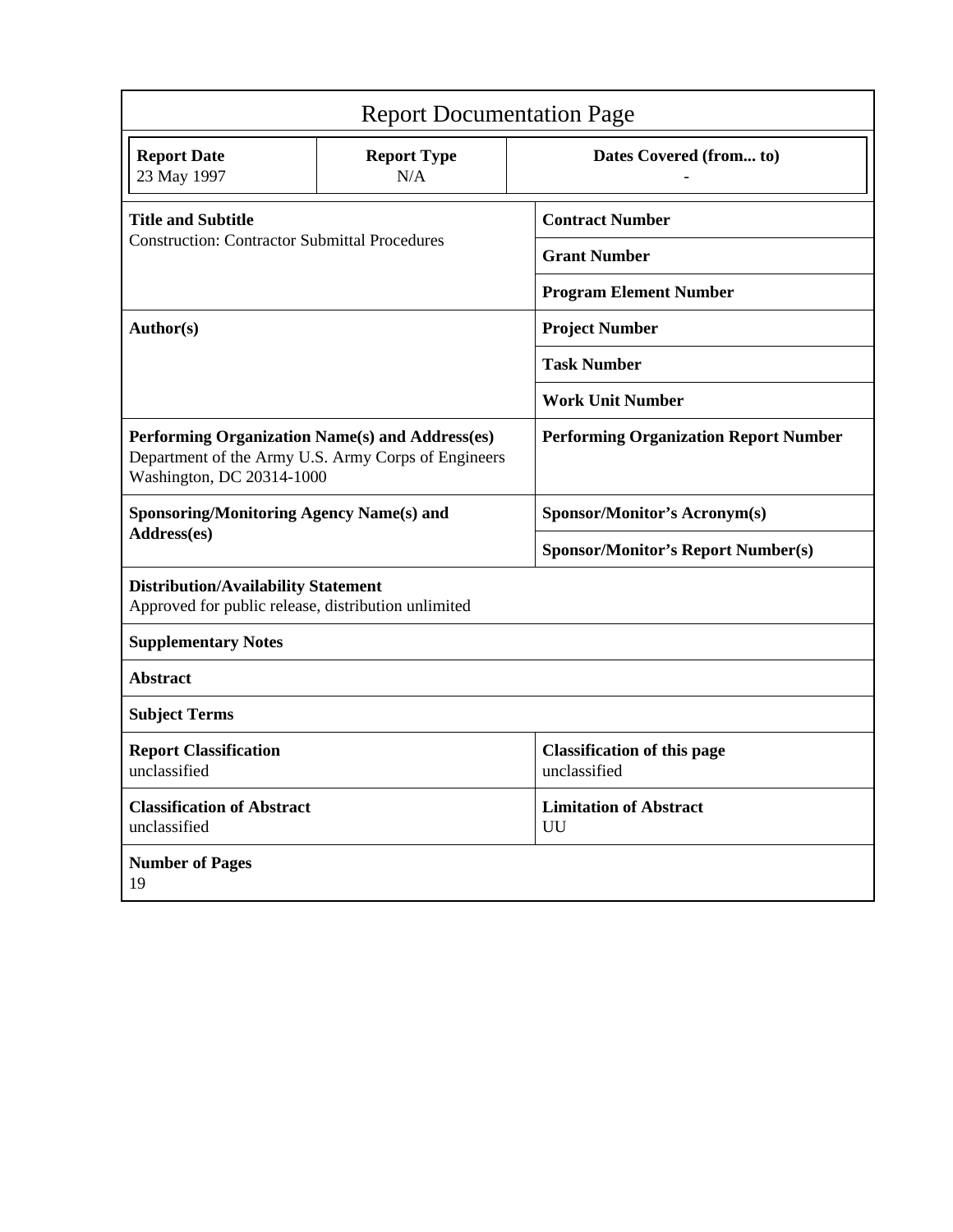DEPARTMENT OF THE ARMY FIL 1110-3-481 U.S. Army Corps of Engineers CEMP-ET Washington, D.C. 20314-1000

Technical Letter No. 1110-3-481 31 March 1997

#### Engineering and Design CONTAINMENT AND DISPOSAL OF AQUEOUS FILM-FORMING FOAM SOLUTION

1. Purpose. This letter provides design guidance for containment and disposal of aqueous film-forming foam (AFFF) discharges from AFFF fire extinguishing systems.

2. Applicability. This letter applies to all HQUSACE elements and USACE commands having military construction and design responsibility. This ETL has been coordinated with the Air Force.

3. Background.

 a. AFFF fire suppression systems are typically provided in aircraft hangars. AFFF systems have superior fire extinguishing capability and can effectively control a flammable or combustible liquid fire. This type of protection is necessary to protect valuable, mission-essential aircraft and hangar facilities.

b. A concern of AFFF systems is the discharge of AFFF foam solution. In large volumes, AFFF foam can be harmful to the environment. AFFF solution should not be allowed to flow untreated into the ecosystem, or into the sewage systems in large quantities. The primary concern is discharge from unwanted activations and from periodic testing.

 c. Except for this technical letter, there is little information on this subject and no specific design guidance that provide a reasonable approach to handling AFFF discharges.

4. Guidance.

 a. Containment systems will be provided for all fixed AFFF fire extinguishing systems. Containment systems will be designed to contain the most probable worst case AFFF discharge. The most probable worse case AFFF discharge is defined as the maximum discharge likely to occur in a non-catastrophic event. The most probable worst case is different for open fire extinguishing systems and for closed fire extinguishing systems.

 b. AFFF discharges associated with major fires are not considered the most probable worst case for two reasons. First, a major fire would be considered a catastrophic event. Second, an occurrence of a major fire in a well protected hangar is not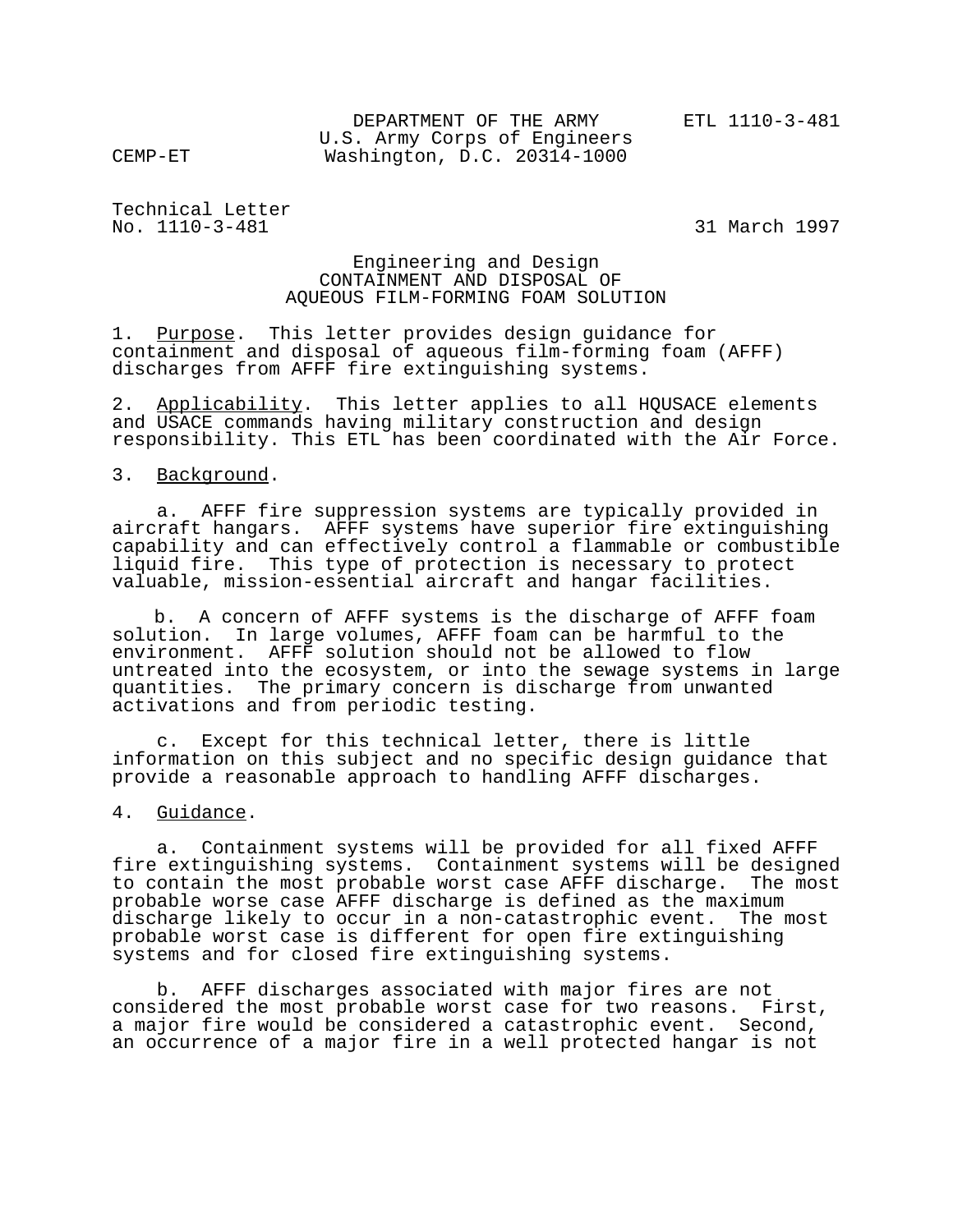considered a probable event. In the event of a fire, a AFFF fire suppression system would control the fire and would not produce significant amounts of AFFF.

c. It should be noted that significantly less AFFF discharge would be produced in a protected hangar than that produced if a fire occurred in an unprotected hangar. To fight a fire in an unprotected hangar, significantly larger amount of AFFF would be applied by the fire department hose streams. A fire in an unprotected hangar could cause considerable environmental harm.

d. Open Fire Extinguishing Systems. Open systems are oscillating and fixed nozzle systems, as well as deluge sprinkler systems which discharge foam by activation of detectors or manual release stations. These systems have open nozzles and sprinkler<br>heads. The worst case for an open system is an accidental The worst case for an open system is an accidental discharge, and the fire department responding and shutting off the system. Containment will be designed to hold a minimum of 10-minutes of full system flow. This capacity should be increased if longer fire department response times are anticipated.

e. Closed Fire Extinguishing Systems. Closed systems are systems which have no open orifices. In order for these systems to discharge, there must be a fire that produces sufficient heat to fuse a sprinkler head. Such systems are overhead wet-pipe sprinkler and pre-action sprinkler systems. For these systems, the worst case is defined as the discharge that occurs from periodic testing. Containment systems will be designed to hold 3-minute test flows of each system.

f. Detailed information on AFFF and more specific design guidance are provided in Appendix A.

5. Action. The guidance included in this technical letter and in Appendix A will be used for the planning, design and construction of new facilities with AFFF fire extinguishing system protection.

6. ementation. This technical letter will have immediate application, as defined in paragraph c, ER 1110-345-100.

FOR THE COMMANDER:

1 Appendix **EXECUTE REGIST AND REGIST**<br>App A - Containment **1996** Chief, Engineering Aqueous Film-Forming Foam AFFF Solution

App A - Containment Chief, Engineering Division<br>and Disposal of Singletorate of Military Pro Directorate of Military Programs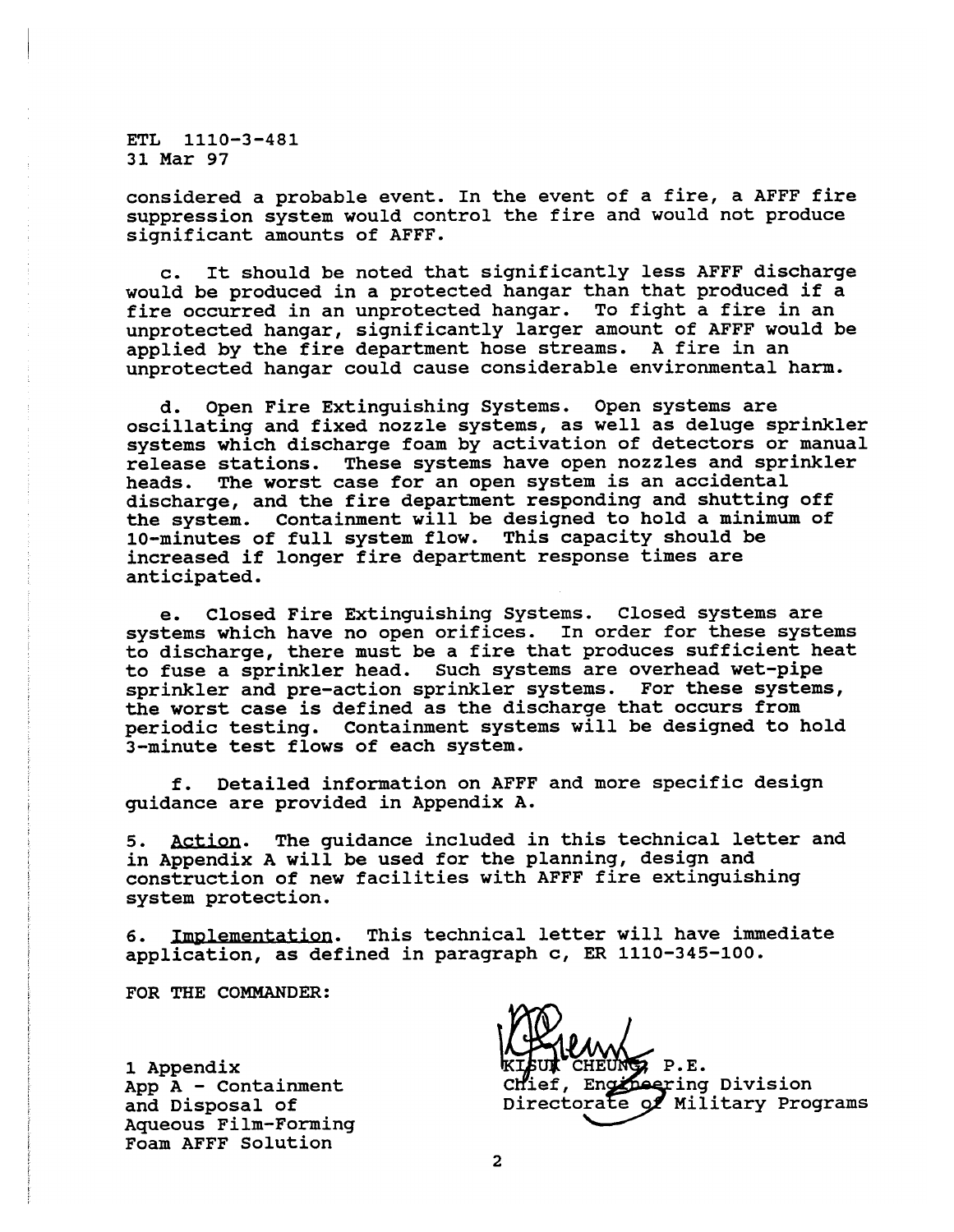Page

# **APPENDIX A CONTAINMENT AND DISPOSAL OF AQUEOUS FILM-FORMING FOAM (AFFF) SOLUTION**

# TABLE OF CONTENTS

| $1$ . | . A-1<br>SCOPE.                                                                                                                                                                                                                                                                                                              |
|-------|------------------------------------------------------------------------------------------------------------------------------------------------------------------------------------------------------------------------------------------------------------------------------------------------------------------------------|
| 2.    | INTRODUCTION AND BACKGROUND A-1                                                                                                                                                                                                                                                                                              |
| 3.    | AQUEOUS FILM-FORMING FOAM (AFFF) A-1<br>Military Specification A-2<br>3.1<br>3.2<br>Fluorochemical Surfactants A-2<br>3.3<br>3.4<br>Biodegradability A-3<br>3.5<br>3.6<br>General Concern A-3                                                                                                                                |
| 4.    | AFFF FIRE SUPPRESSION SYSTEMS A-4<br>4.1<br>Open Fire Extinguishing Systems A-4<br>4.1.1<br>Nozzle Systems A-4<br>4.1.2<br>Deluge Sprinkler Systems A-4<br>Closed Fire Extinguishing Systems A-5<br>4.2                                                                                                                      |
| 5.    | Most Probable Worst Case A-5<br>5.1<br>5.2<br>Containment System Capacity A-6<br>5.2.1<br>Discharge From Open Systems A-6<br>5.2.2<br>Discharge From Closed Systems A-7<br>5.3<br>Floor Drainage Systems A-7<br>5.4<br>Oil-Water Separators A-7                                                                              |
| б.    | 6.1<br>Underground Tanks $A-8$<br>Aboveground Tank With Sump A-9<br>6.2<br>6.2.1<br>Open AFFF Systems A-9<br>6.2.2<br>Closed AFFF Systems A-9<br>Earthen Retention Ponds A-9<br>6.3<br>Containment Trench A-9<br>Additional capacity For Rainfall A-10<br>6.4<br>6.5<br>No Containment Required A-10<br>6.6<br>6.7<br>$A-10$ |
|       | Containment For Closed Systems                                                                                                                                                                                                                                                                                               |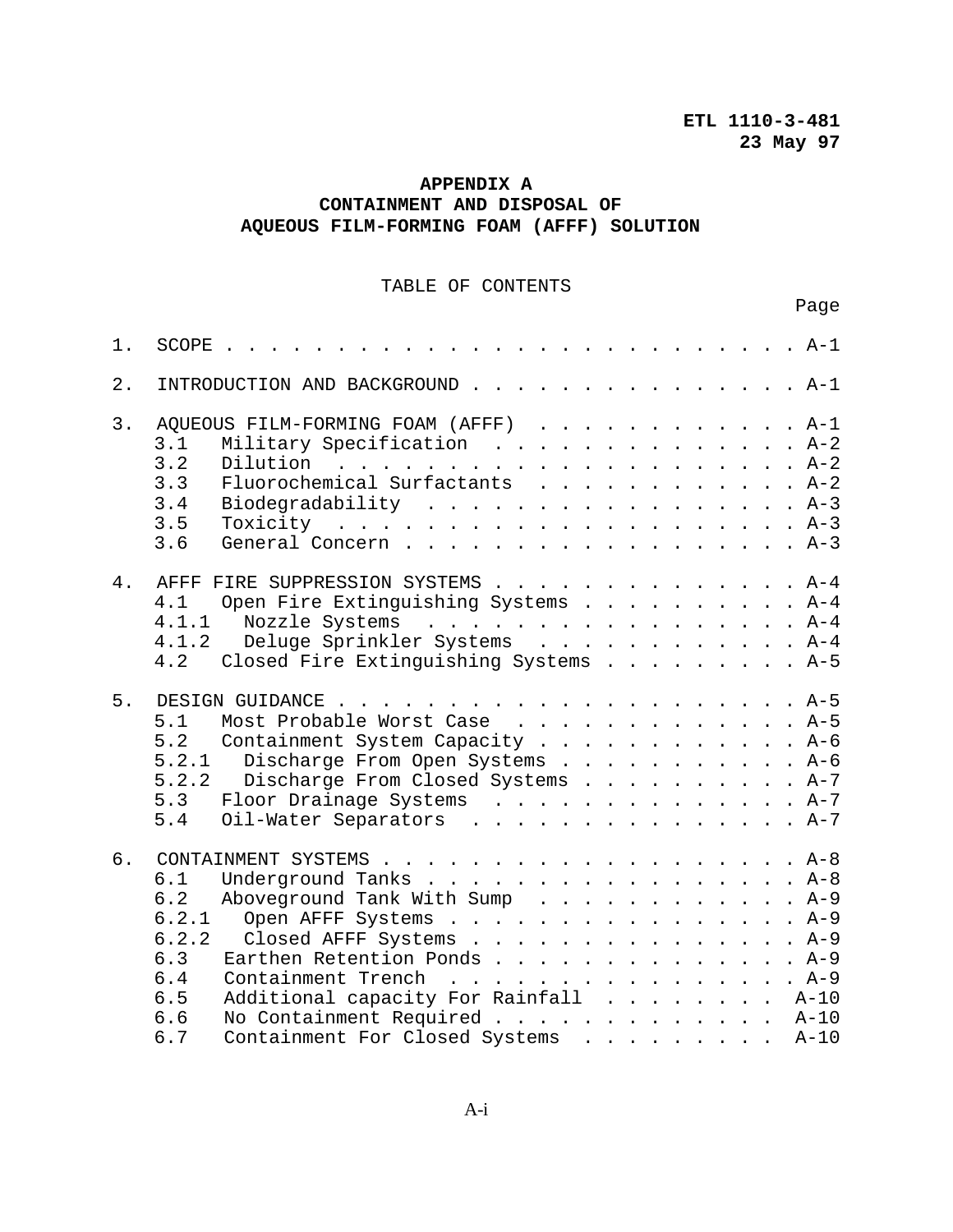ETL 1110-3-481 23 May 97

| 7. | AFFF                    | DISPOSAL AND TREATMENT OPTIONS             |  |  | $A-11$ |
|----|-------------------------|--------------------------------------------|--|--|--------|
|    | 7.1                     | Discharge To Wastewater Treatment Plants   |  |  | $A-11$ |
|    |                         | 7.1.1 Discharge To Flowing Sewers          |  |  | $A-11$ |
|    | 7.1.2                   |                                            |  |  | $A-11$ |
|    | 7.1.3                   | Rate Of Discharge                          |  |  | $A-11$ |
|    | 7.2                     | Solar Evaporation Pond                     |  |  | $A-12$ |
|    | 7.3                     | On-Site Treatment                          |  |  | $A-12$ |
|    | 7.4                     | Truck/Rail Transport To Off-Site Treatment |  |  | $A-12$ |
|    |                         |                                            |  |  |        |
| 8. |                         |                                            |  |  | $A-13$ |
|    |                         |                                            |  |  |        |
| 9. | DESIGN GUIDANCE SUMMARY |                                            |  |  | $A-13$ |
|    | 9.1                     | Open Fire Extinguishing Systems            |  |  | $A-13$ |
|    | 9.2                     | Closed Fire Extinguishing Systems          |  |  | $A-13$ |
|    | 9.3                     | Containment Systems                        |  |  | $A-14$ |
|    | 9.4                     | AFFF Disposal and Treatment                |  |  | $A-14$ |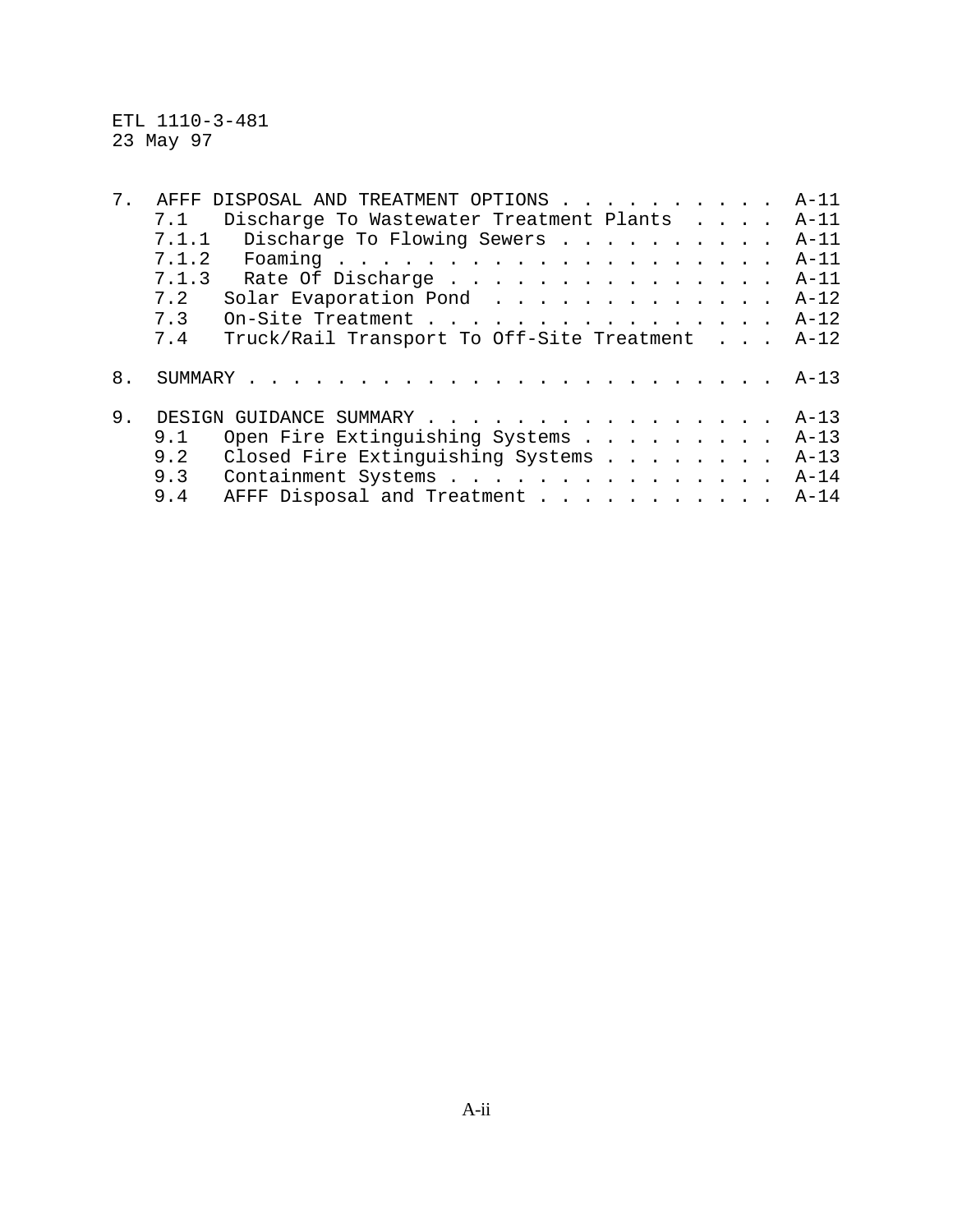## **CONTAINMENT AND DISPOSAL OF AQUEOUS FILM-FORMING FOAM (AFFF) SOLUTION**

# 1. **SCOPE**

This engineering instruction provides engineering and design guidance on containment systems and disposal requirements for aqueous film-forming foam (AFFF) solution. AFFF solution addressed by this technical letter are produced from AFFF fire suppression systems. In DoD facilities, AFFF fire suppression systems are installed primarily in aircraft hangars. Potential discharges of large amount of AFFF have environmental concerns and impact that must be considered in the design of these systems. The guidance in this instruction does not prohibit utilization of other engineering methods that meet the intent of this document and achieve equal or better results.

## 2. **INTRODUCTION AND BACKGROUND**

Fire suppression systems using AFFF foam solutions are often installed in facilities containing flammable or combustible liquids because of the rapid and efficient fire extinguishing capability of foam. Within the Department of Defense, the primary application of AFFF foam fire suppression systems is in facilities housing fueled aircraft. Although various types of fire fighting foams are available, AFFF is used almost exclusively in fixed fire suppression systems. AFFF provides superior fire extinguishing capability in controlling flammable liquid fuel spill fires. However, discharges from AFFF systems often pose problems relative to collection and disposal, problems not inherent with plain water sprinkler systems. AFFF systems especially those with open orifices have been susceptible to false or unwanted releases, usually caused by system malfunction or human error. Such releases have resulted in the discharge of large amount of foam solution during a single occurrence. Such unplanned discharges can present problems to facility users. Previously, no detailed guidance addressing the collection and disposal of AFFF solution discharges has been issued. The intent of this Engineer Technical Letter (ETL) is to provide such guidance to facility and system designers.

## 3. **AQUEOUS FILM-FORMING FOAM (AFFF)**

AFFF is a completely synthetic foam consisting of combinations of fluorochemical and hydrocarbon surfactants combined with high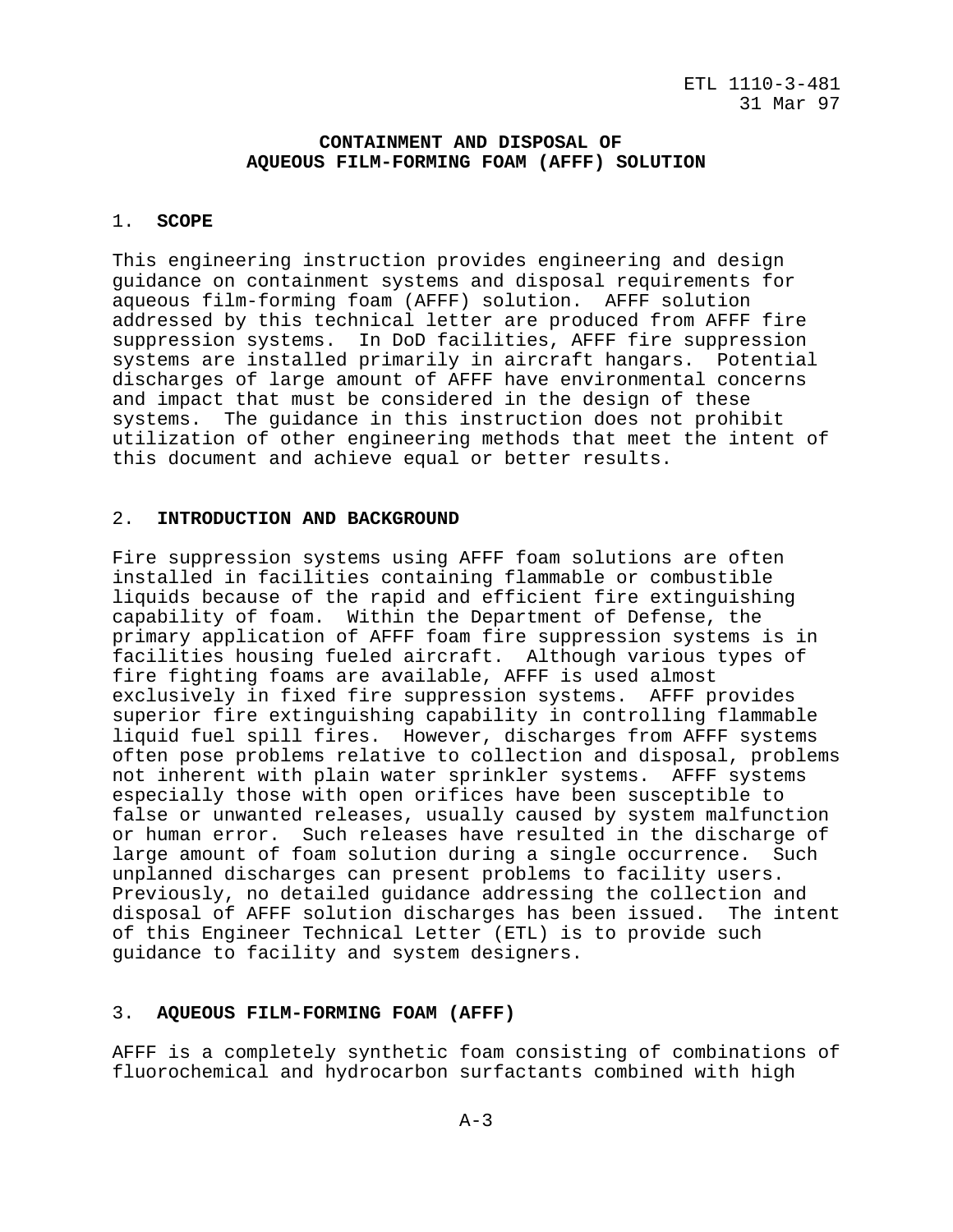> boiling point solvents and water. The surfactants alter the surface properties of water in such a way that a thin aqueous film can spread on a hydrocarbon fuel even though the aqueous film is more dense than the fuel.

# 3.1 **Military Specification**

Aqueous Film-Forming Foam (AFFF) concentrate used in DoD facilities must be "MIL-SPEC" foam conforming to MIL-F-24385. MIL-SPEC foam is recognized in the fire protection community for its high level of fire extinguishment and burnback performance. In addition to fire extinguishment and burnback requirements, the MIL-F-24385 provides for important chemical and physical properties not specified by other standards. "MIL-SPEC" AFFF concentrate is the standard by which others are measured. Other commercially available AFFF concentrates are simply not comparable to those conforming to MIL-F-24385.

# 3.2 **Dilution**

AFFF foam solutions are produced by diluting AFFF concentrates with water through the use of a proportioning device. The dilution ratio for 3% type concentrate, the most commonly used, is 33.3 to 1. Similarly, dilution ratios of 16.7 to 1 and 100 to 1 are used for 6% type and 1%, respectively. The concentration of chemicals in the foam solution does not vary significantly with the percentage type of AFFF. In other words, the chemical content of a 1% concentrate is roughly six times that of a 6% concentrate and three times that of a 3% concentrate.

# 3.3 **Fluorochemical Surfactants**

Fluorochemical surfactants are essential ingredients in AFFF concentrate. No other known class of materials has the capability of producing aqueous solutions of sufficiently low surface tension to permit the formation of an aqueous film on hydrocarbon fuels. This low surface tension allows the aqueous film to spread over and seal the surface of the fuel, extinguishing the flames and preventing the flammable liquids from evaporating. No other type of surfactant can do this as effectively as a fluorochemical surfactant. Fire fighting agents containing fluorochemical surfactants can extinguish flammable liquid fires more quickly using lesser amounts of agent than fire fighting agents not containing fluorochemical surfactants. A drawback to fluorochemical surfactants is that they can move with water in aquatic systems and leach through soil. Whereas a readily degradable compound will break down as it leaches through soil, fluorochemical surfactants will not. If allowed to soak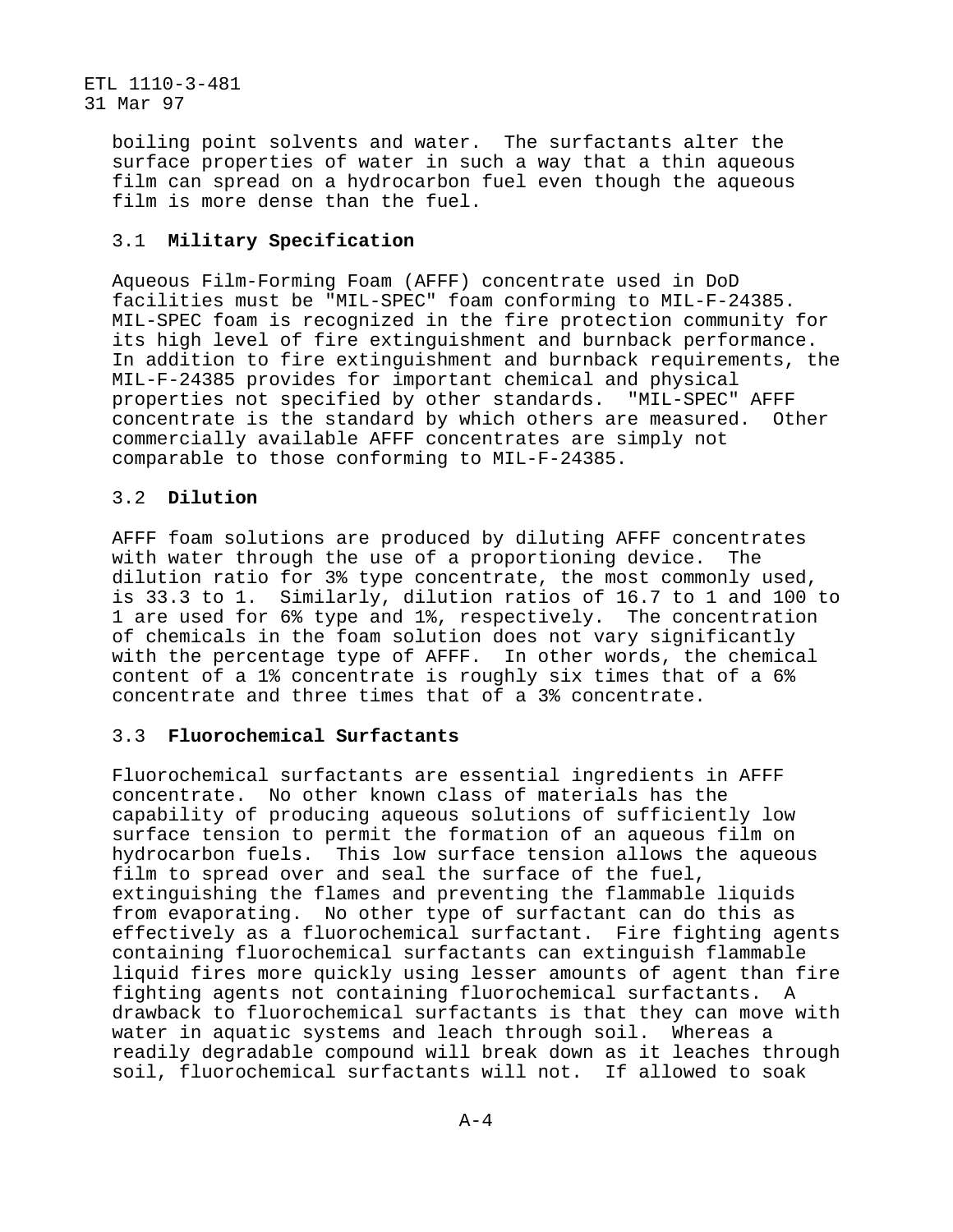into the ground, fluorochemical surfactants may eventually reach groundwater or flow out of the ground into surface water and cause foaming and other undesirable effects.

# 3.4 **Biodegradability**

Biodegradability is a measure of the breakdown of chemicals by bacteria in the same liquid environment. Bacteria use certain chemicals as food, i.e., oxidizable carbon sources as well as dissolved oxygen in the wastewater as it goes through its metabolic life cycle. The biodegradability of a material is typically determined by comparing the Chemical Oxygen Demand (COD) of the material with it Biological Oxygen Demand (BOD). The COD is determined by measuring the amount of a chemical oxidant which is required to completely oxidize a known quantity of the material. The BOD is determined by preparing a dilute solution of a known quantity of the material, inoculating the solution with a culture of bacteria from a sewage treatment plant and measuring the oxygen uptake of the solution for a fixed period of time. Results for both COD and BOD are reported in milligrams of oxygen per liter (mg/l). It is generally accepted that materials with a BOD/COD ratio greater than 0.5 are biodegradable. Actual data reported in AFFF manufacturer's literature shows ratios ranging from 0.60 to 0.99, thereby qualifying AFFF solutions as being biodegradable.

## 3.5 **Toxicity**

AFFF solutions are reported to have a low degree of fish toxicity, and varies widely with species. It has also been reported that AFFF solution falls into the U.S. Fish and Wildlife Service "Relatively Harmless" category and the USEPA "Practically Non-Toxic" category for even the most sensitive species. There is no published data on the phytotoxicity of AFFF solutions, but there have been no published reports of plant kills resulting from AFFF solution discharges.

#### 3.6 **General Concern**

Even though AFFF solution is technically considered biodegradable and practically non-toxic, the major concern is the large volume of solution that can be produced from hangar fire protection systems. If AFFF discharge is not contained and controlled, relatively large volumes of AFFF discharge can flow into the environment and have a negative impact to the environment, as well as produce bad side effects, such as foaming. Because AFFF is biodegradable, the breakdown of AFFF by bacteria consumes oxygen. If enough AFFF is discharged. It can deprive aquatic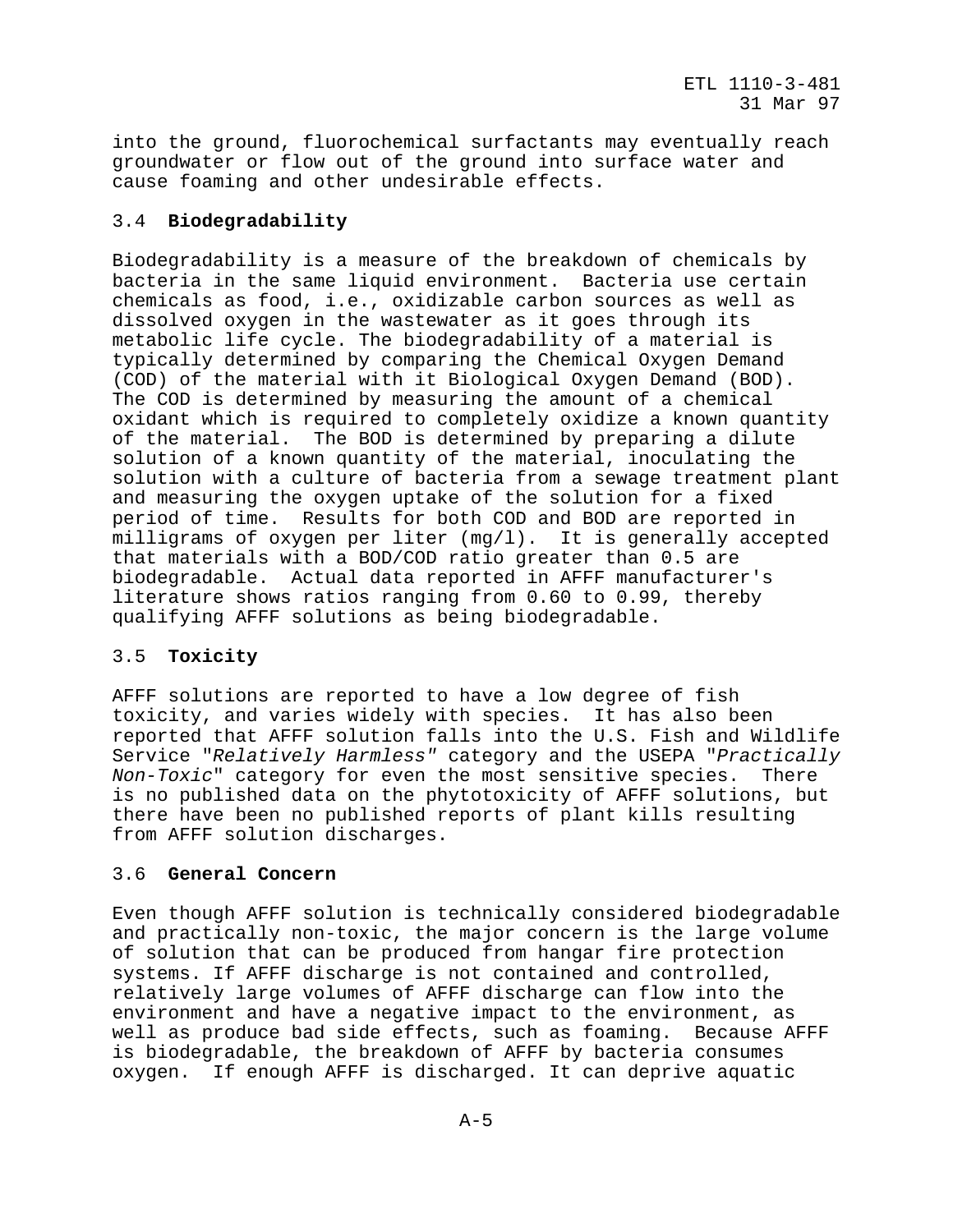> life of oxygen and cause fish kills. If allowed to enter the sewage treatment facilities in relatively large volumes, AFFF foam can disrupt the treatment process.

#### 4. **AFFF FIRE SUPPRESSION SYSTEMS**

The potential for, and magnitude of a foam system discharge from a fixed fire suppression system largely depends upon the type of system installed in the facility. Systems using "open" discharge devices such as nozzle systems and deluge sprinkler systems, are activated by a electronic control systems employing detectors, manual release stations, and other types of alarm initiating devices. Thus, "open systems" are susceptible to unwanted discharges caused by false activation of flame and heat detectors, power surges, physical damage, and accidental activation of manual release stations. Closed systems, on the other hand, are activated by the heat from a fire and are not prone to false discharge.

## 4.1 **Open Fire Extinguishing Systems**

Open fire extinguishing systems have open orifices and consist of monitor nozzle systems or overhead deluge sprinkler systems. To activate, they require the operation of a detection system or manual release station.

#### 4.1.1 **Nozzle Systems**

Fire suppression systems utilizing fixed or oscillating nozzles are provided in hangar which house large aircraft or aircraft of strategic importance. They are designed for rapid application of foam and are susceptible to unwanted releases of foam solution. Depending upon the size of the hangar and aircraft being protected, nozzle systems can be designed to produce discharges of thousands of gallons per minute of foam solution.

#### 4.1.2 **Deluge Sprinkler Systems**

In terms of discharge potential, deluge sprinkler systems are comparable to nozzle systems. Both employ open discharge devices, all of which flow upon system activation. Deluge sprinkler systems are typically provided in large hangars in the private sector. However, applicable Army, Air Force and Navy criteria mandate the use of closed-head, not deluge systems, in order to avoid clean-up associated with unwanted discharges.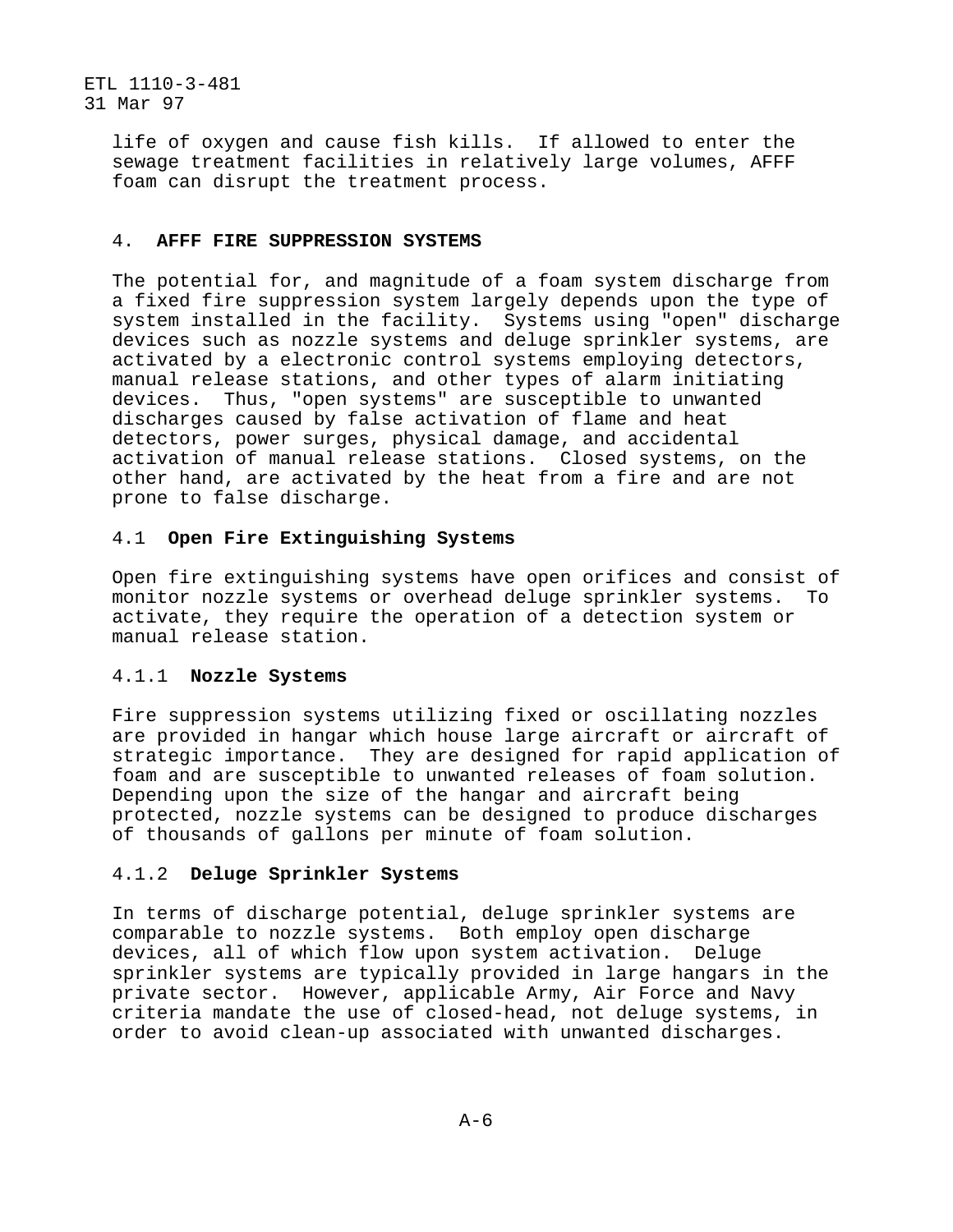#### 4.2 **Closed Fire Extinguishing Systems**

Closed fire protection systems are basically overhead wet pipe or preaction sprinkler systems and have closed-head sprinklers. This is in contrast with open-head or deluge sprinkler systems in which all sprinkler heads are open and discharge upon system activation. An inherent feature of the closed fire extinguishing systems is that each individual sprinkler head must be actuated by the heat of a fire before it will begin discharging. Closedhead sprinkler systems, whether wet-pipe or preaction, are not susceptible to false discharges due to system malfunction or inadvertent actuation. Their inherent safeguard against "false dumps" makes closed head systems the preferred system for most DoD hangar facilities.

#### 5. **DESIGN GUIDANCE**

#### 5.1 **Most Probable Worst Case**

 a. Containment systems will be designed to contain the most probable worst case AFFF discharge. The most probable worse case AFFF discharge is the maximum discharge likely to occur in a noncatastrophic event. Most probable worst cases are different for closed fire extinguishing systems and for open extinguishing systems.

 b. Foam discharges associated with major fires are not considered the most probable worst case event for two reasons. First, a major fire in a hangar would be considered a catastrophic event. It is impractical to design a containment system for a catastrophic event due to the infinite number of variables associated with such an event. Secondly, an occurrence of a major fire in a well protected hangar is not considered a probable event. In an event of a fire, an installed AFFF fire suppression system would control the fire and would not produce significant amounts of AFFF.

 c. It should be also noted that significantly less AFFF discharge would be produced in a protected hangar, than would be produced if a fire occurred in an unprotected hangar. To fight a fire in a unprotected hangar, a much larger amount of AFFF would be applied by the fire department hose streams. The fire in an unprotected hangar would pose a significant environmental impact.

 d. Open Fire Extinguishing Systems. Open systems are oscillating and fixed nozzle systems, as well as deluge sprinkler systems which discharge foam by activation of detectors or manual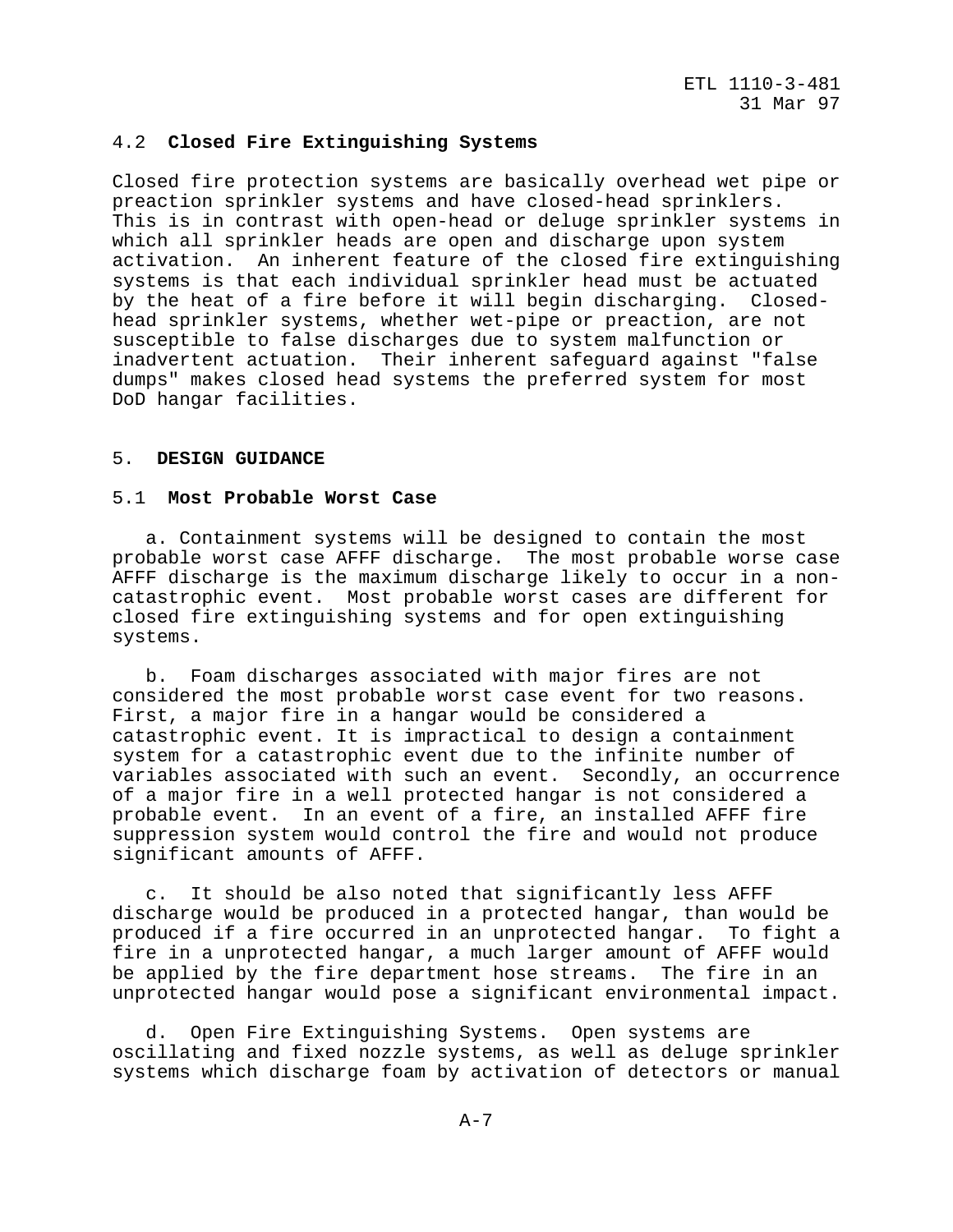> release stations. These systems have open orifices. The worst case for open systems is an accidental discharge, and the fire department responding and shutting off the system. Containment will be designed to hold a minimum of 10-minutes of full system flow. This capacity should be increased if longer fire department response times are anticipated.

 e. Closed Fire Extinguishing Systems. Closed systems are systems which have no open orifices. In order for these systems to discharge, there must be a fire that produces sufficient heat to fuse sprinkler heads. Such systems are overhead wet-pipe sprinkler systems and pre-action sprinkler systems. For these systems, the worst case is defined as the discharge that occurs from periodic testing. Containment systems will be designed to hold 3-minute test flows of each system and to facilitate required periodic flow testing.

# 5.2 **Containment System Capacity**

The minimum capacity of any containment system should be adequate to handle anticipated maximum flows. For open fire extinguishing systems, the capacity should be based upon the one event that can produce the largest single discharge amount from an inadvertent activation. For closed fire extinguishing systems, the anticipated flow is that produced during acceptance and periodic system testing.

## 5.2.1 Discharge From Open Systems

Containment capacity must consider both inadvertent discharges from open discharge devices, e.g., nozzle systems, as well as discharges from testing of all system proportioners. Capacity should be based on a discharge duration of 10 minutes due to inadvertent discharge from open discharge devices. For example, assume an aircraft hangar has three closed-head sprinkler systems, each with a design flow rate of 2,400 gpm, and a nozzle system with a total calculated flow rate of 2,200 gpm. The required containment capacity for an anticipated 10-minute inadvertent discharge of the nozzles would be 22,000 gallons. A 22,000 gallon capacity containment system would be more than adequate to handle a 3-minute test flow of 7,200 gallons of foam solution from a single proportioner. In actuality, the containment system could handle the test flows from three of the four closed-head sprinkler systems. The ten minute duration for inadvertent flows may be modified, if the designer determines that the emergency response to shut the AFFF systems would either take more or less time than 10 minutes.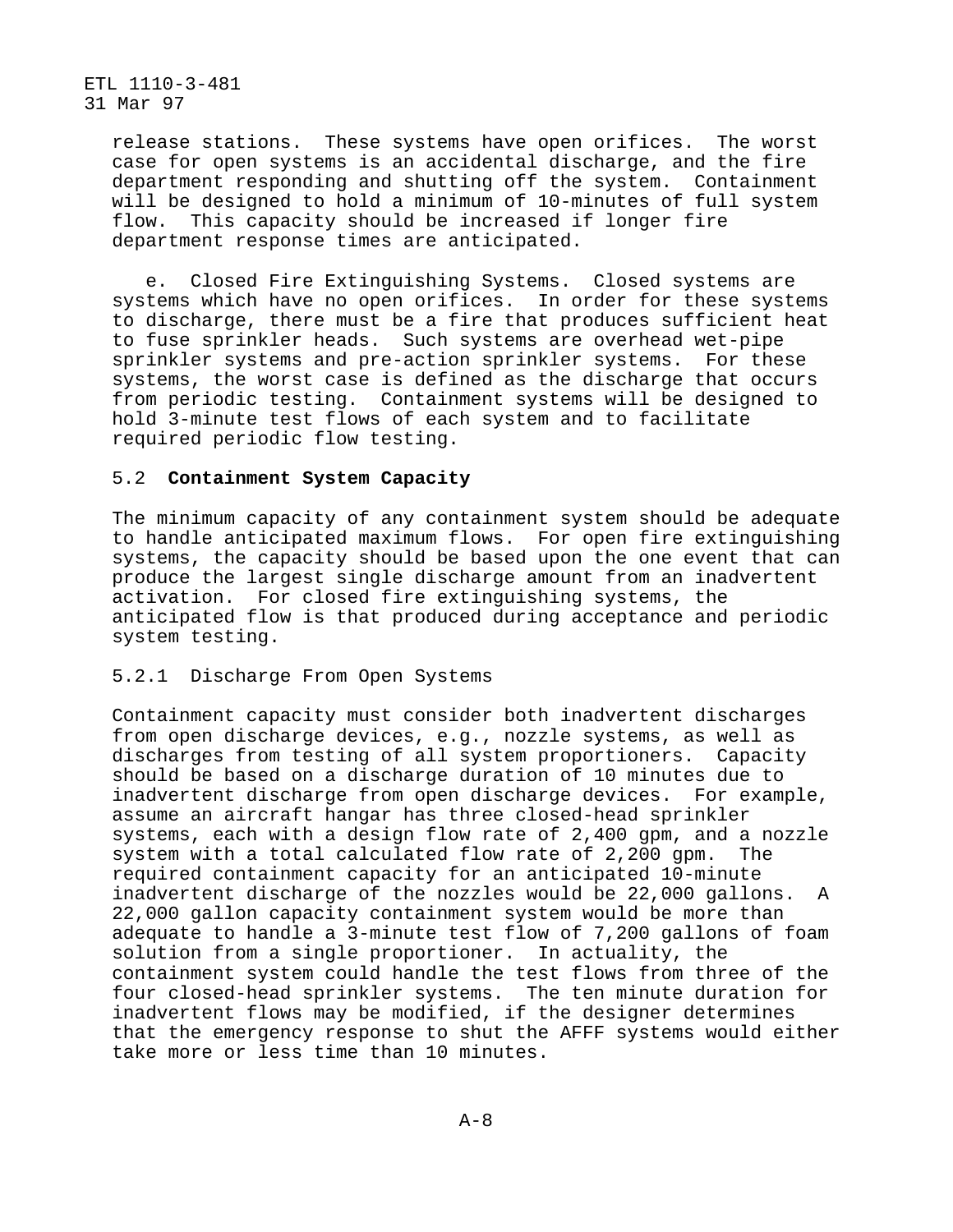# 5.2.2 Discharge From Closed Systems

Containment capacity for closed systems is based upon testing requirements only. The design and sizing of the containment system will be affected by a number of factors, including the system design, and number, size and location of AFFF proportioners. Each proportioner must be tested individually. As a minimum, the containment system should be sized to contain the test flow of foam solution from the system proportioner with the greatest design flow rate for a minimum of three minutes. For example, assume that an aircraft hangar has four closed-head sprinkler systems (no nozzles), each with a separate proportioner. Assume also that the greatest flow rate is 2,500 gpm. A 3-minute test should produce at least 7,500 gallons of foam solution, which would be the minimum capacity of the containment system. In this example, the 7,500 gallon containment system would have to be emptied between each test. Designing to the minimum in this case does not facilitate system testing. It is preferable to size the containment to handle test flows for all four systems, or for at least half the systems. Designing for only one system being tested would greatly lengthen the testing period.

## 5.3 **Floor Drainage Systems**

Applicable design criteria for aircraft hangars require floor drainage systems to restrict the spread of fuel in the event of a spill. System configuration and size of drainage piping must also take into consideration the hydraulic demands placed on the system throughout it entire length. This includes the AFFF discharges that could occur in the event of an inadvertent activation of an open fire extinguishing system.

## 5.4 **Oil-Water Separators**

Oil-water separators are an integral part of hangar drainage systems. They are installed in the hangar drainage system to intercept oil or fuel spilled on the hangar floor before it enters the influent piping to the wastewater treatment plant. Oil in the influent to treatment plants inhibits the treatment process and is never acceptable by the treatment plant authorities above small threshold limits. An oil-water separator is sized for a designated flow rate which is generally based upon the maximum anticipated spill. Flow above the design rate would have the effect of diminishing the effectiveness of the separation process. Separation is based upon providing sufficient detention time to allow the oil, which is lighter than water, to rise to the top of the separator for removal.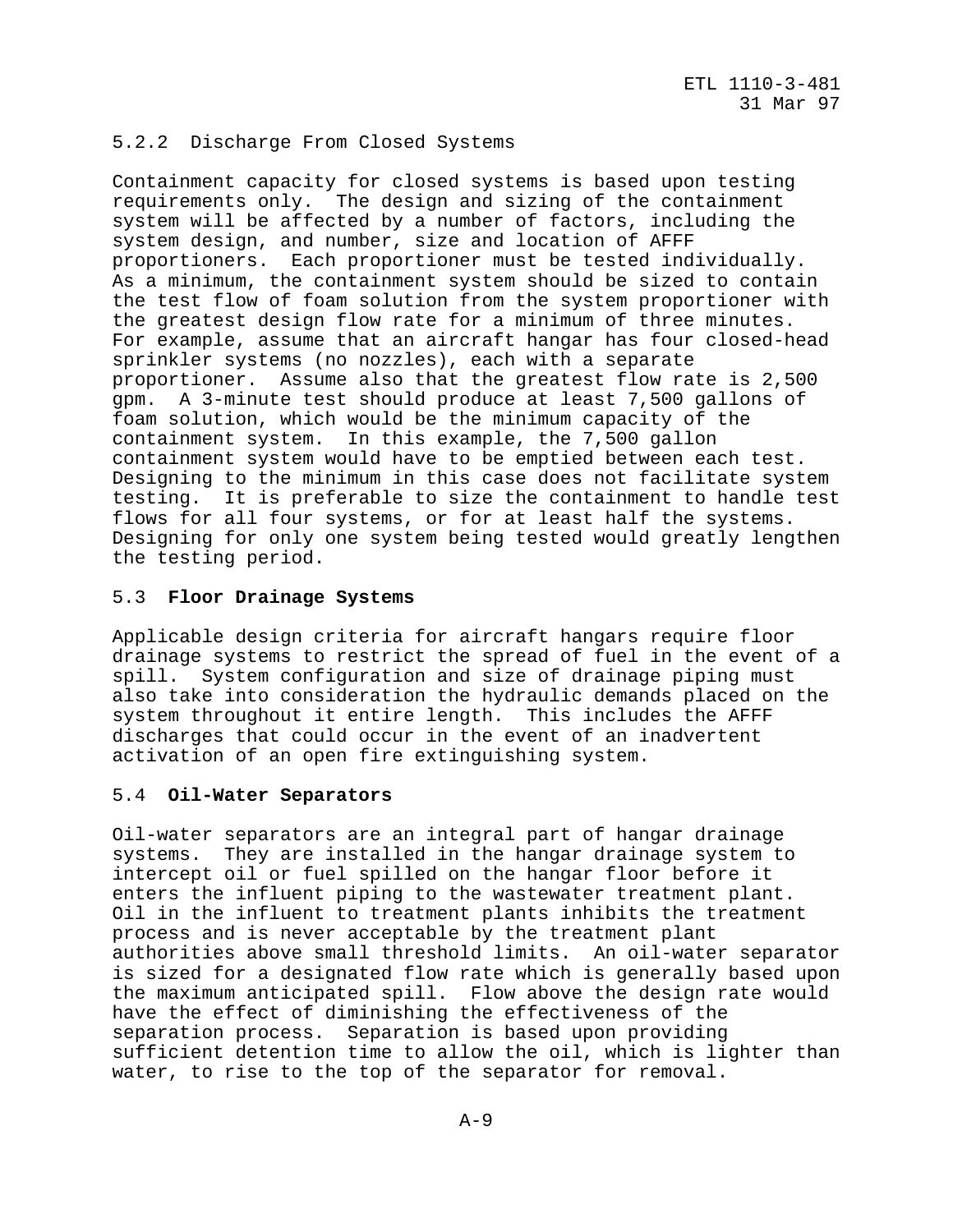> In hangar protected with open fire suppression systems, activation of the foam system would result in large quantities of foam solution entering the floor drainage system. If not diverted, such copious amounts of foam solution would become influent to the oil-water separator. Such a large volume of foam solution would overwhelm the capability of the separator designed for much smaller amount of spilled fuel. The likely result would be the accumulation of excessive amounts of foam solution within the facility. To preclude this, automatically-actuated valves are needed in the drainage piping upstream of the oil-water separator to prevent foam solution from entering the separator and to divert flow to a containment system.

## 6. **CONTAINMENT SYSTEMS**

A system engineered to collect and contain AFFF solution is needed where fixed AFFF fire suppression systems are installed. Numerous types of systems can be used, depending upon the fire protection system, anticipated maximum discharges, size of facility, site conditions, climatic conditions, disposal method, and other factors. Several types of systems are addressed below. However, designers are encouraged to consider other innovative methods and systems as may be deemed appropriate for each specific application.

#### 6.1 **Underground Tanks**

The storage of foam-water solution in underground tanks prior to controlled release or other disposal means is an option which may sometimes be utilized. The tank may, in most cases, be located so gravity flow to the tank can be utilized. The underground tank also does not have to be sized to accommodate rainfall during the retention period. Generally underground tanks for this application are not required to be double-walled or have leak detection. Underground tank can be costly, particularly if the retention system must accommodate a large amount of foam solution. For example, a tank needed for retention of 20,000 gallons of solution would have an approximate diameter of 10 feet and a length of 35 feet. Emptying of the tank could be accomplished by metered pumping to the wastewater treatment plant or by other methods covered in this document.

## 6.2 **Aboveground Tank With Sump**

6.2.1 For open AFFF systems, this method utilizes a sump pit with a vertical shaft pump or submergible pump which diverts solution to a vertical storage tank. This method is suitable if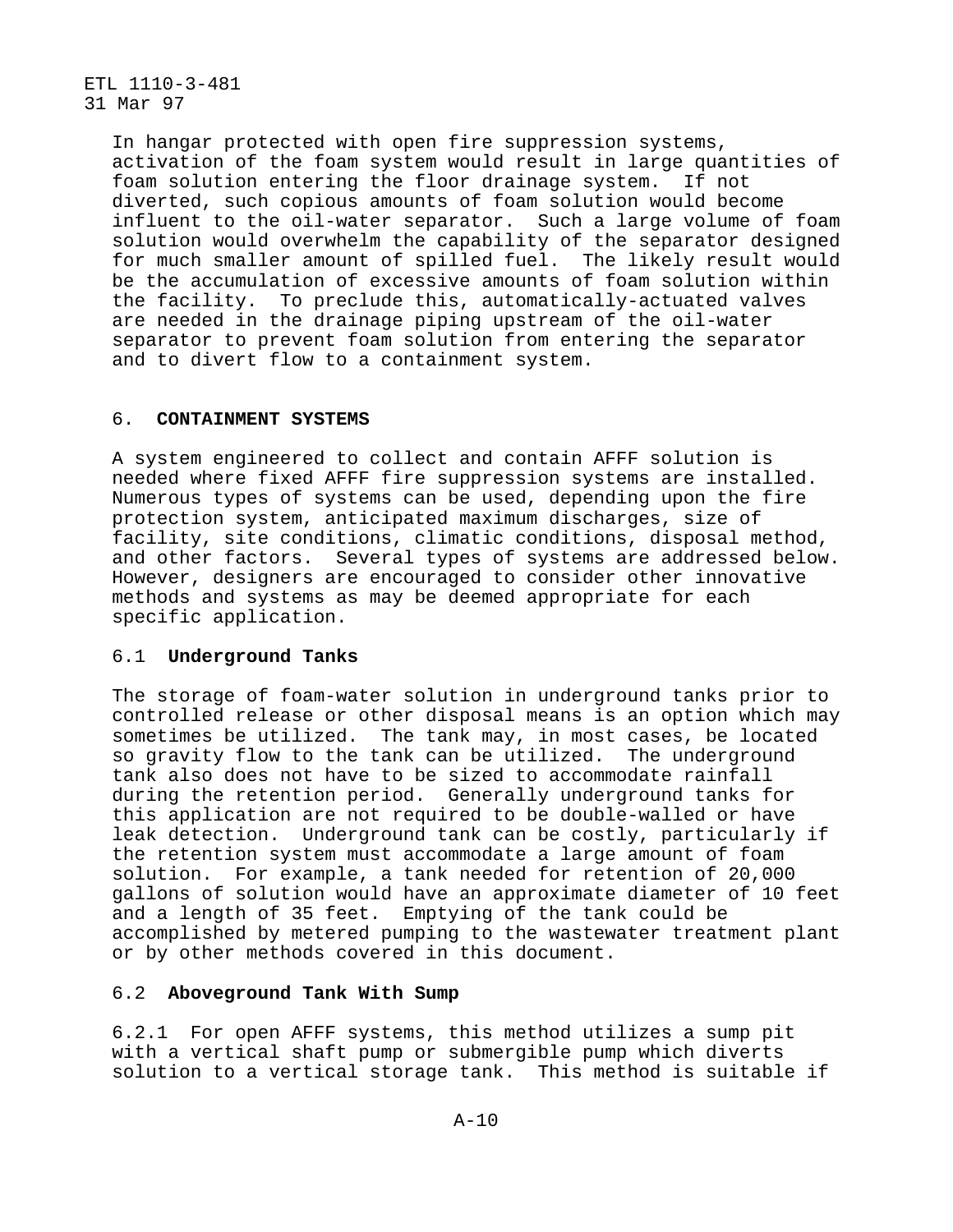underground tanks are undesirable or more costly. For open systems, this system may require high volume pumps to pump the discharge up to the above ground tank. These pump requires high maintenance and increase long term facility maintenance costs.

6.2.1 For closed AFFF systems, containment systems receive AFFF only during system testing. The AFFF discharge can be directed to the containment system using hoses connected to a test header. This eliminates the need for sump and pumps and makes aboveground tanks cost effective for closed systems.

## 6.3 **Earthen Retention Ponds**

Earthen retention ponds may have an advantage where large capacity containment systems are required. A disadvantage is that a large amount of space is generally required. Ponds should be designed to contain the greatest 24-hour rainfall in a 5-year period. Ponds should be lined with an impermeable material in locations where ground or surface water contamination is a potential problem. Liners should be protected from ultraviolet (UV) radiation or be UV resistant. Gravity flow to the pond from drainage piping system is preferred where the topography of the site permits. If relative elevations preclude gravity flow, the discharged solution would have to be pumped to the retention pond. Disposal of the solution from the pond could be by controlled flow to a wastewater treatment plant, solar evaporation or a combination of the two. Valving and piping should be provided to drain off rain water to the sewage treatment plant.

# 6.4 **Containment Trench**

This method utilizes a lengthy containment trench with steel safety and rain cover which would contain the foam solution until it can be disposed.

## 6.5 **Additional Capacity For Rainfall**:

When open air AFFF retention ponds or tanks are used, or where areas drained by AFFF drainage system are open to rain fall, the capacity of the storage system shall be increased to accommodate a 5 year - 24 hour maximum rain fall event, in addition to the worst case foam discharge. Because of extremely unlikely event of an AFFF discharge occurring simultaneously with a greater rain event, capacity will not be designed for greater rain fall events. Containment systems for only closed head fire protection systems do not require rain fall allowance since the containment system is only used for system testing.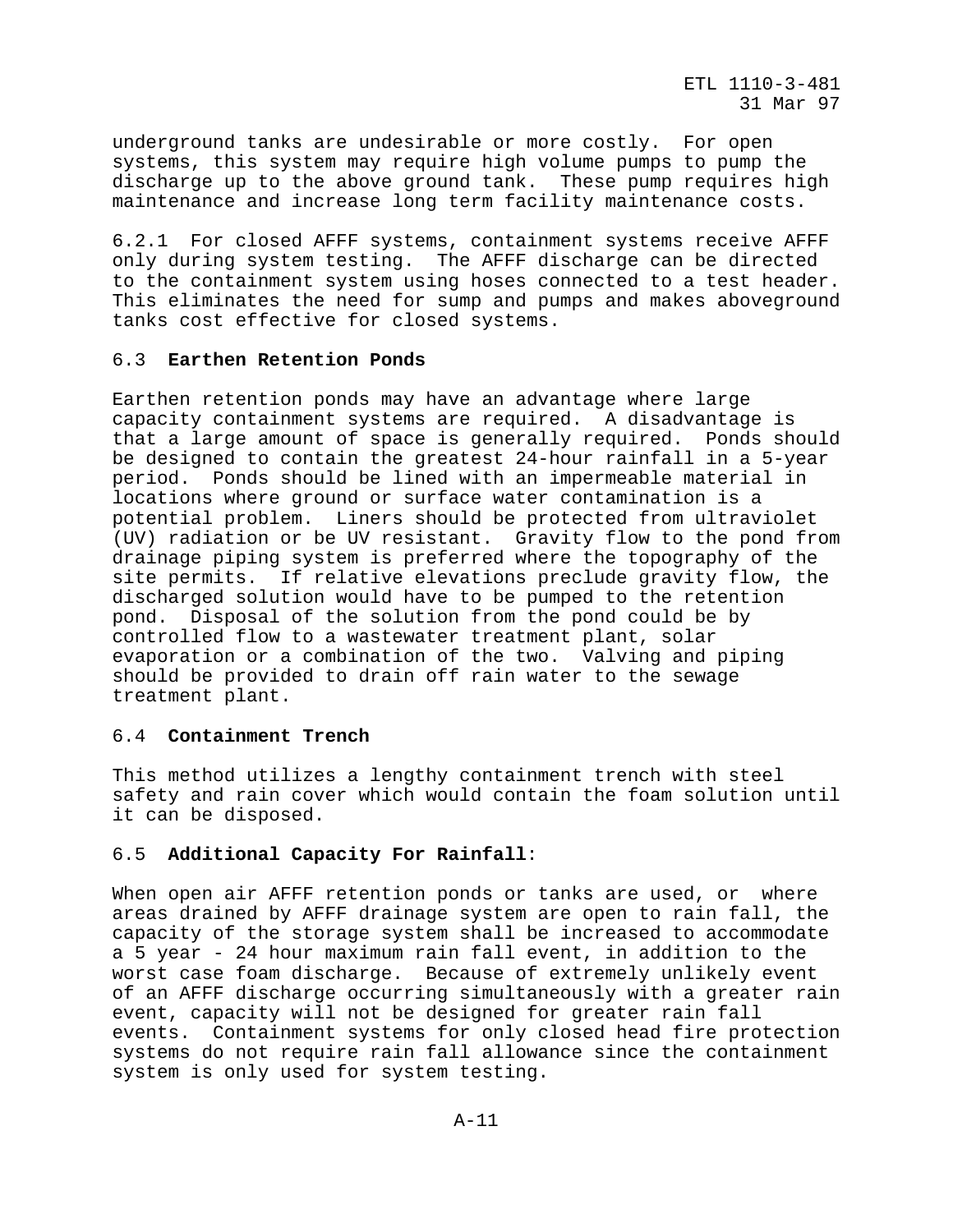> The odds of system activation occurring in the same period as a 5 year - 24 hour rain event is extremely small. If one assumes one false activation per year, the odds of this activation occurring within 2 days (48 hours) of a 5 year - 24 hour maximum rain event is less than 1 in 333,000. Since the containment is designed to accommodate this unlikely event, designing for greater rainfall is not required.

#### 6.6 **No Containment Required**

There are geographical areas in the world where no containment system is necessary. They would be in dry climate areas, where there are little or no open water, streams or wetlands and no high ground water table. In these areas, solar evaporation would be a method for disposal of the foam solution.

#### 6.7 **Containment For Closed Systems**

The containment systems listed above are, for the most part, for containing large discharges that are associated with open systems. Closed system discharges are limited to testing only. Containment requirement for testing are less than that for inadvertent discharges associated with open systems. Testing produces less solution discharge since the flow duration is only three minutes, testing can be planned, and testing can be conducted sequentially on individual systems after the containment system is emptied. Containment could be an impermeable pit or an open concrete vault which could contain the full test flow. It is important that any collection system must be designed to contain the full force of the flow, which is usually from several 2-1/2 inch fire hoses, flowing simultaneously.

#### 7. **AFFF DISPOSAL AND TREATMENT OPTIONS**

## 7.1 **Discharge To Wastewater Treatment Plants**

The most common method of disposing of foam solution is to treat it biologically in a wastewater treatment plant. This is generally accepted as the preferred method of disposal. Where feasible, solution should go directly to the treatment plant via sanitary sewer lines serving the facility. Another method of disposal allowed in some areas is solar evaporation. Disposal of the AFFF solution is a design consideration that be must coordinated with the base or installation officials.

# 7.1.1 **Discharge To Flowing Sewers**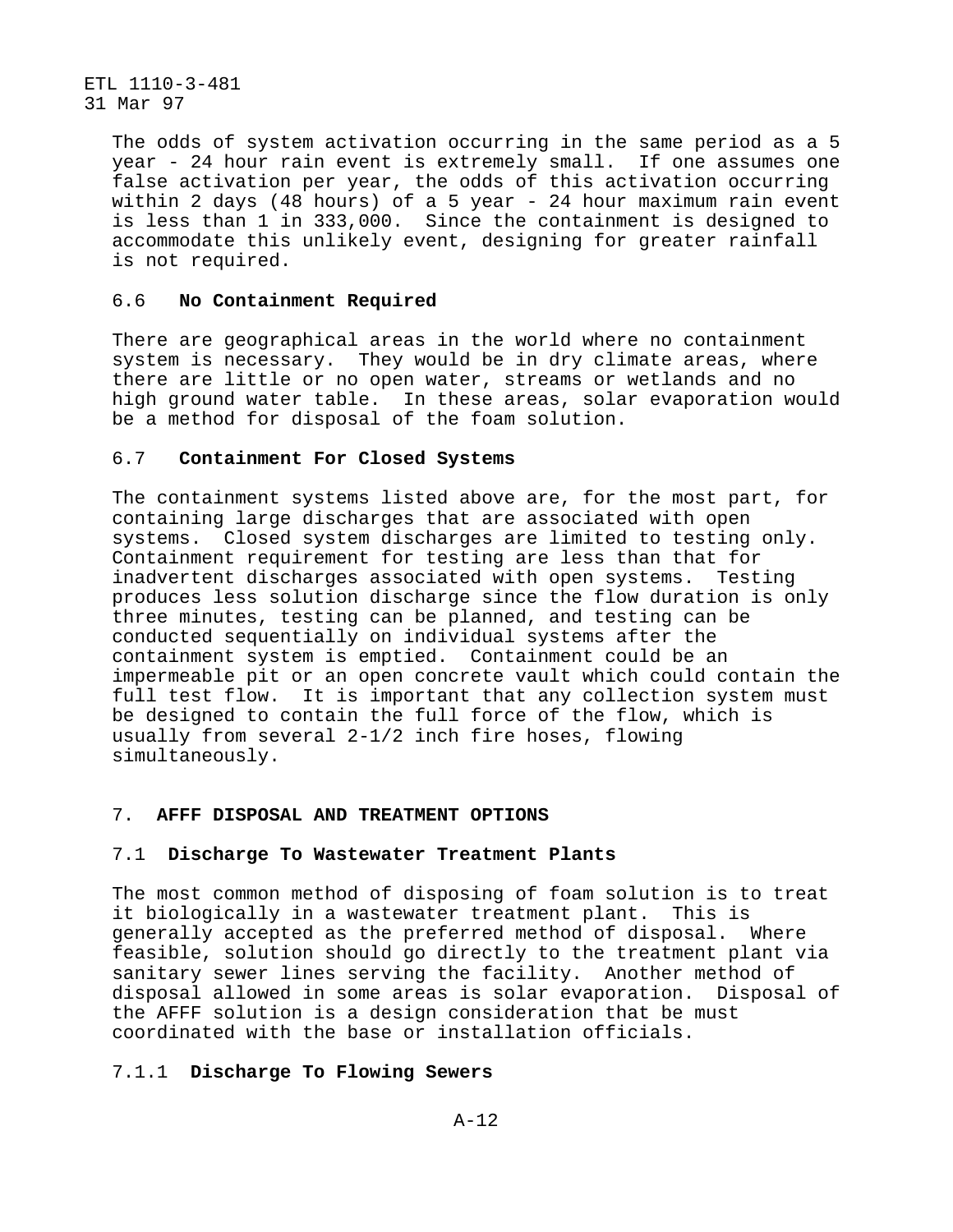AFFF solution should be metered discharge to "flowing sewers" because discharge to an intermittently flowing sewer could cause waste to collect and to be flushed to aeration basins at higher than recommended concentrations. Uncontrolled sewer discharge rates could also result in foam backing out of sewer drains.

# 7.1.2 **Foaming**

When too much fire fighting foam containing fluorochemical surfactants is discharged to a wastewater treatment system at one time, severe foaming can occur, even at low concentrations. This results in aesthetic concerns in rivers and streams as well as operational problems in sewers and wastewater treatment systems. Therefore, the rate of discharge must be controlled.

# 7.1.3 **Rate Of Discharge**

It is generally recognized that the concentration of foam solution in the influent reaching a wastewater treatment plant needs to be no greater than 1,700 parts per million (ppm). This degree of dilution is considered sufficient to prevent "shock loading" and foaming which can upset treatment plant operation. As an example, if a discharge is to be made to a 6-milliongallon-per-day treatment plant, the solution could be discharged at a rate of 7 gallons per minute (gpm). Since such a low rate of discharge is apt to be difficult to control, dilution of the foam solution by say 10 to 1, would permit a discharge rate of 70 gpm. In any case, it could take several days or even weeks to dispose of the solution, depending upon the amount of the foam solution release. Since this level of dilution may not apply to all wastewater treatment plants, operators of affected plants should be consulted in advance. Discharge levels of AFFF must be determined well in the early stages of design. In some instances, treatment plant modifications may be necessary, new environmental permits may be needed, or existing permits updated.

# 7.2 **Solar Evaporation Pond**

Disposition of AFFF solution through solar evaporation is feasible under certain circumstances. Feasibility of this disposal method is related to the rate of evaporation which depends upon the holding area surface area, the difference in saturation pressures at the air dewpoint and the surface water temperature, wind velocity and the latent heat required to change water to vapor. High humidity present in many locations during the summer has the effect of slowing the rate of evaporation. The ideal location for utilizing solar evaporation as a means for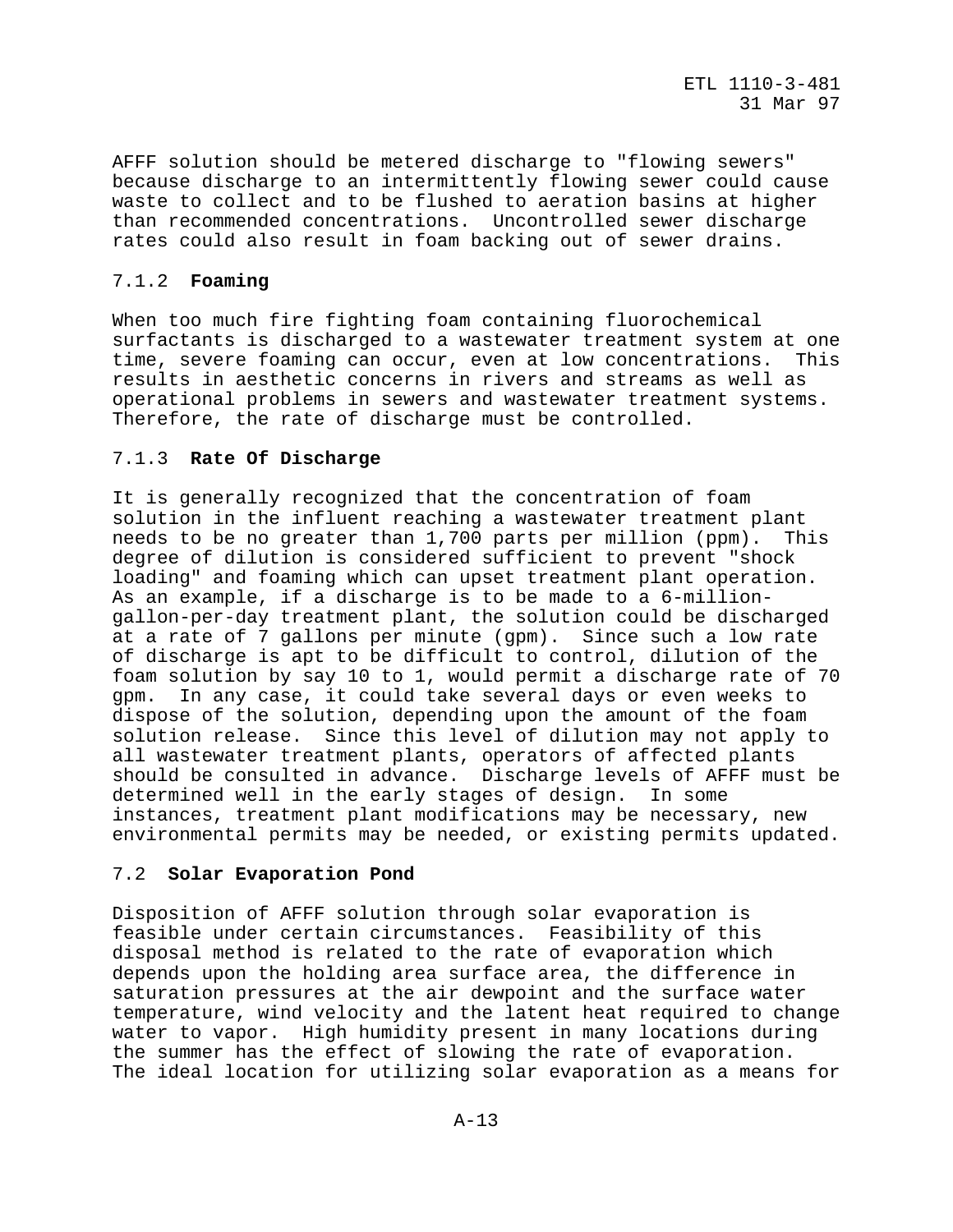> disposing of AFFF solution would be a hot, dry climate with high wind velocities. To facilitate the evaporation process, the holding area would need a relatively large surface area in order to make this a viable option. Ponds should be designed with a shallow depth and large surface area. For example, a pond designed to contain 20,000 gallons of foam solution should have an area of approximately 12,000 square feet and be filled to a depth of approximately three inches. Such a pond of circular configuration would require a diameter of about 120 feet. Assuming the absence of rain, complete evaporation would take about 64 days under calm, damp conditions. But under windy, dry conditions, the 3-inch depth would evaporate in less than one day. It is important to keep in mind that this example is based upon there being no rainfall during the evaporation period. Rainfall must be considered in sizing the pond in the same manner as done for earthen ponds.

# 7.3 **On-site Treatment**

Under certain conditions, on site treatment may be the most cost effective disposal method for AFFF wastes. This may involve aerobic digestion, anaerobic digestion, air stripping or other treatment method. Several different methods of on-site AFFF treatment are being developed and may be available in the near future. Permits may be required if the effluent from such treatment systems are discharged to surface waters.

## 7.4 **Truck/Rail Transport to Off-Site Treatment Facility**

In certain circumstances, it may be necessary to truck AFFF waste to an off-site treatment facility. This method of disposal is very costly and should only be considered as a last resort.

#### 8. **SUMMARY**

Aqueous film-forming foam (AFFF) is frequently used in fixed fire suppression systems for combating flammable and combustible liquid fires. Discharges from these systems can produce thousands of gallons of foam-water solution. Unplanned discharges usually occur due to system malfunction or human error. Planned discharges are associated with acceptance and routine testing of these systems. "Open" systems such as deluge sprinkler and nozzle systems are more susceptible to inadvertent AFFF discharges than are closed-head sprinkler systems. Accordingly, foam solution containment requirements for closed system are less than for open systems. Designers need to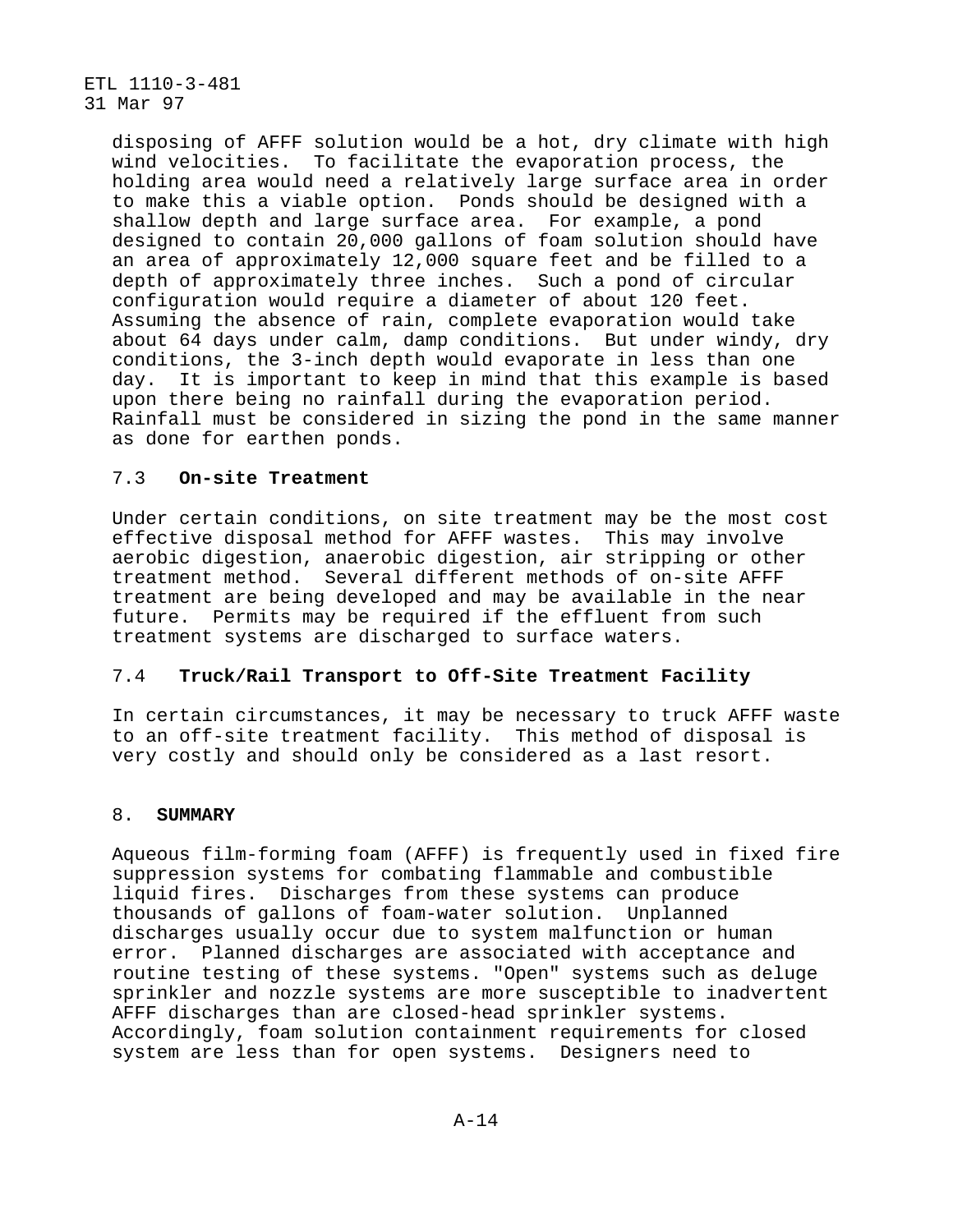evaluate various containment and disposal methods appropriate for each situation.

#### 9. **DESIGN GUIDANCE SUMMARY**

Designs of containment/disposal systems for AFFF discharges should be sized for inadvertent discharges and for testing.

#### 9.1 **Open Fire Suppression Systems**

 a. These systems include monitor nozzles and deluge sprinkler systems.

 b. Designs of AFFF containment/disposal systems should be sized to contain the flow from largest single inadvertent discharge for a minimum 10-minute duration. The 10-minute duration should be increased if emergency response time to shut down the system is anticipated to be longer.

 c. Designing for a 3-minute test flow is usually not a factor for open systems since testing usually requires less containment than a 10-minute inadvertent discharge.

#### 9.2 **Closed Fire Suppression Systems**

 a. These systems include wet pipe and pre-action sprinkler systems.

 b. Design of the AFFF containment/disposal system should be based testing of proportioning systems for a 3-minute duration.

 c. To facilitate testing and maintenance, containment systems should be sized for testing all fire suppression systems in the same period. However, containment systems can be sized for testing individual systems separately. Designing for the largest single system would require the containment system to be emptied between tests. This would extend the testing period and increase cost for testing. Sizing the containment for a single system should be coordinated with and accepted by the user.

#### 9.3 **Containment Systems**

Containment systems for open fire extinguishing systems can consist of underground tanks, aboveground tanks with sump, earthen retention ponds, containment trenches or other systems that will achieve the containment of AFFF discharges from inadvertent releases. For closed systems, containment should be